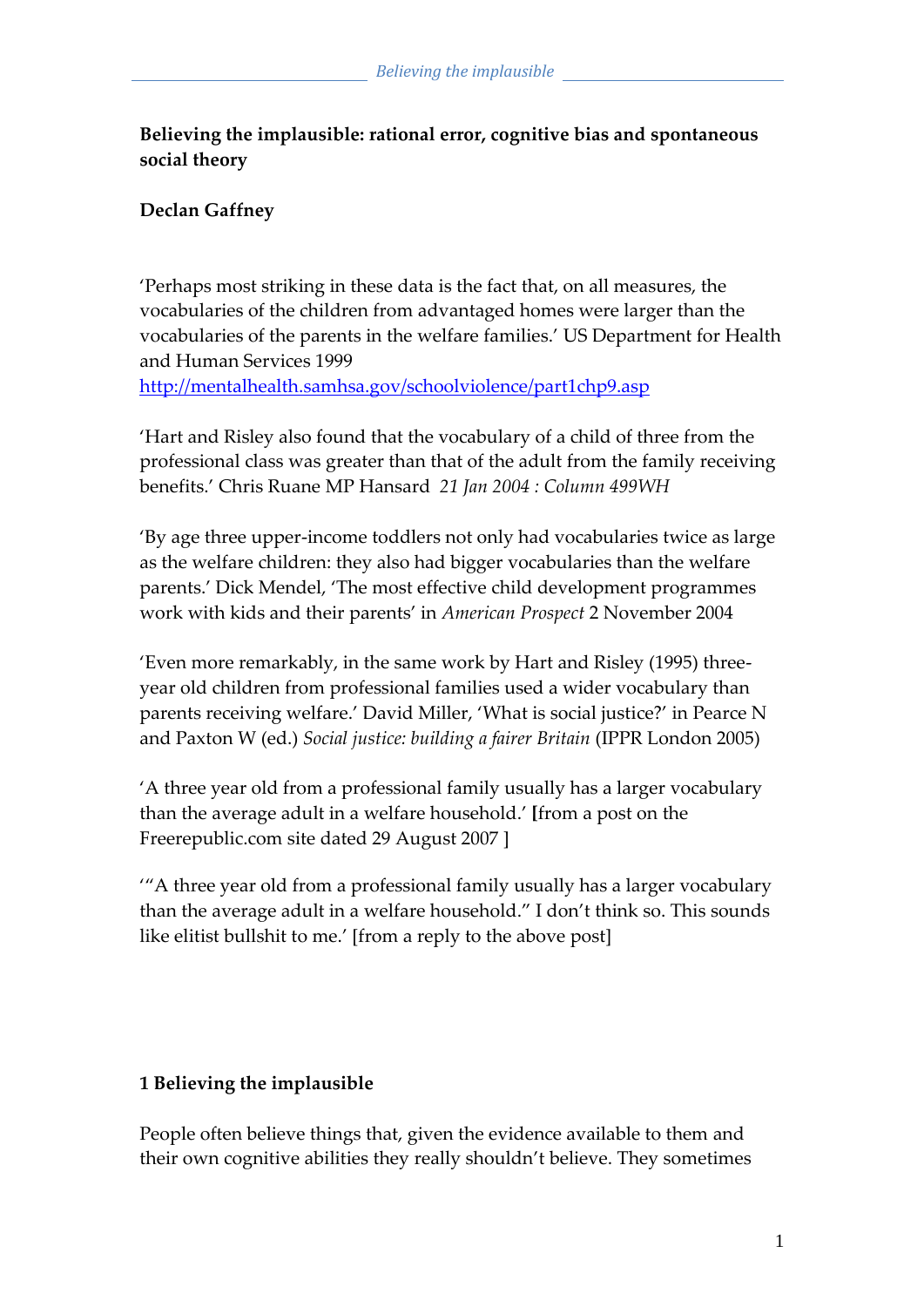unthinkingly assent to, or fail to query, statements which a moment's consideration would show to be utterly implausible. It's not just that people get things wrong, but they get them wrong when they could reasonably be expected to get them right, and the patterns of error are often non-random; that is, people often don't just get things wrong in any old way but systematically get them wrong in specific ways.

Assent to false statements requires an additional level of explanation to that required for assent to true statements (the truth value of a true statement can standardly enter into the explanation for people believing it; the truth value of a false statement can't). Theories of how these sorts of errors arise are interesting in themselves; they can also play an important corrective role, placing us on our guard against the ways in which our own intellectual weaknesses, lack of attention and biases can lead us into error. And because widespread error can have causal impacts on the real world, they may play a role in explaining social and historical phenomena.

## **2 Rational error**

One aspect of explaining error turns on how human psychological capacities may depart from what would be required for perfect rationality. For example, humans are widely believed to be congenitally bad at understanding basic probability (compared to say arithmetic or geometry) and this implies that their assessments of risks and their understanding of statistics are subject to severe error. Let's call this the limited capacity line of explanation.

Another line of explanation starts from the costs involved in arriving at reasonable judgements. We don't submit every statement we come across to rational scrutiny because that would be impossible, indeed irrational. So we assent to, or fail to query, implausible statements because their implausibility isn't glaring enough- to *us*- to attract our attention and encourage us to put the effort in to query them. We are more likely to notice and query blatant implausibility the more we are concerned with the subject, that is the higher the cost *to us* of accepting a wrong statement as true. Let's call the latter the economic line of explanation.

If the costs of being wrong are low enough or the costs of more intense scrutiny are high enough, assenting to or failing to query even a patently dumb proposition may be a case of *rational* error. Note that the limited capacity and economic lines both feed into the notion of rational error. If we're congenitally bad at judging probabilities then it requires more effort on our part to judge statements that turn on probability, so there would need to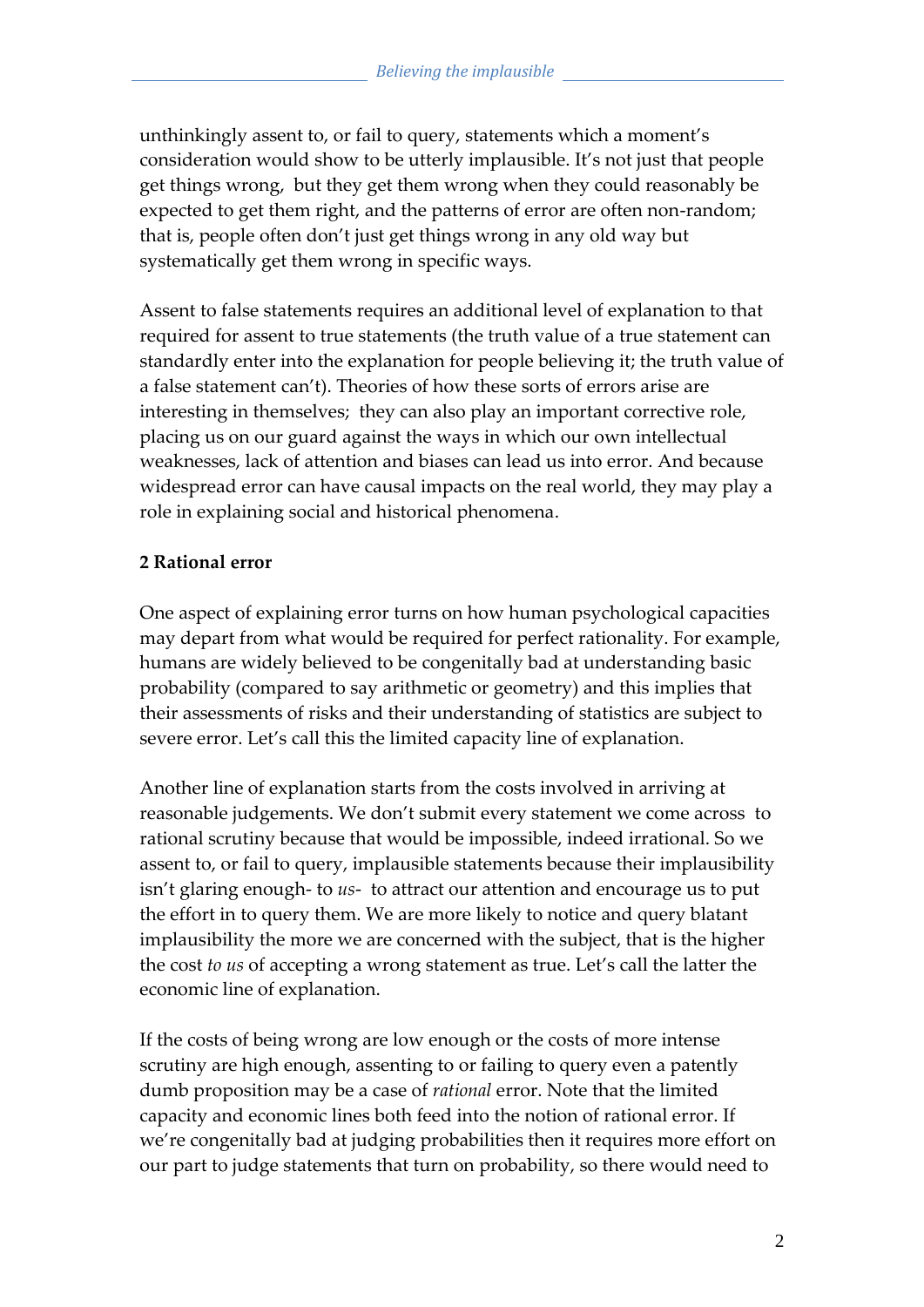be proportionally higher costs attached to *not* subjecting these statements to scrutiny before we would be inclined to put in the work. Contrariwise, if we were all good spontaneous probability theorists, the costs of scepticism would be much lower, tightening the margins of concern.

#### **3 Cognitive bias**

What I have referred to as rational error can help explain why people acting and thinking rationally don't apply fully rational criteria to judgments all the time. But there are also other, potentially non-rational factors at work. Studies of cognitive bias have identified a number of patterns of bad judgment: selfserving beliefs, just-world theories, fundamental attribution errors and so on. The unacknowledged motivations behind these patterns are easy to hypothesise, when they aren't already written into the definition of the bias in question. Thus self-serving beliefs protect self-esteem ('I got an A grade because I am clever and work hard; I got an F grade because I was unlucky in the questions on the paper that day'). Actor-observer bias and fundamental attribution error involve an explanatory asymmetry where the actions of *others* are explained in terms of ascribed dispositions and choices, ignoring the situations under which the actions were taken ('people like that just don't mind living like that'), while the role of the situation is stressed in accounting for one's own behaviour ('do you think I would live like this if I had any choice?'). The bias known as 'just-world theory' ('the world can't be *that* unfair') may mitigate the stress of contemplating painful situations and the fear of finding oneself or loved ones in similar situations by explaining them in terms of the behaviour, capacities or preferences of those affected (as in the brutal example of the blame-the-victim bias of juries in rape trials).

Cognitive bias and rational error can pull in opposite explanatory directions: some cognitive biases may be more likely the *more* involved we are in a situation, while rational error is (by definition) more likely the *less* involved we are. This alerts us to a paradoxical feature of judgment. The ideal of the 'impartial observer' as used by Adam Smith for example suggests that those who have the least personal investment in the truth, falsehood or probability of a statement are those who are most likely to give a correct judgment on its truth-value. But impartiality in the sense of the absence of a personal stake will not be enough to guarantee good judgment in all cases. We often believe the dumbest statements about things which are of no significance to us at all, just *because* they are of no significance to us. As we are neither perfect nor omnipotent reasoners, even our judgments on matters in which we are impartial are subject to rational error.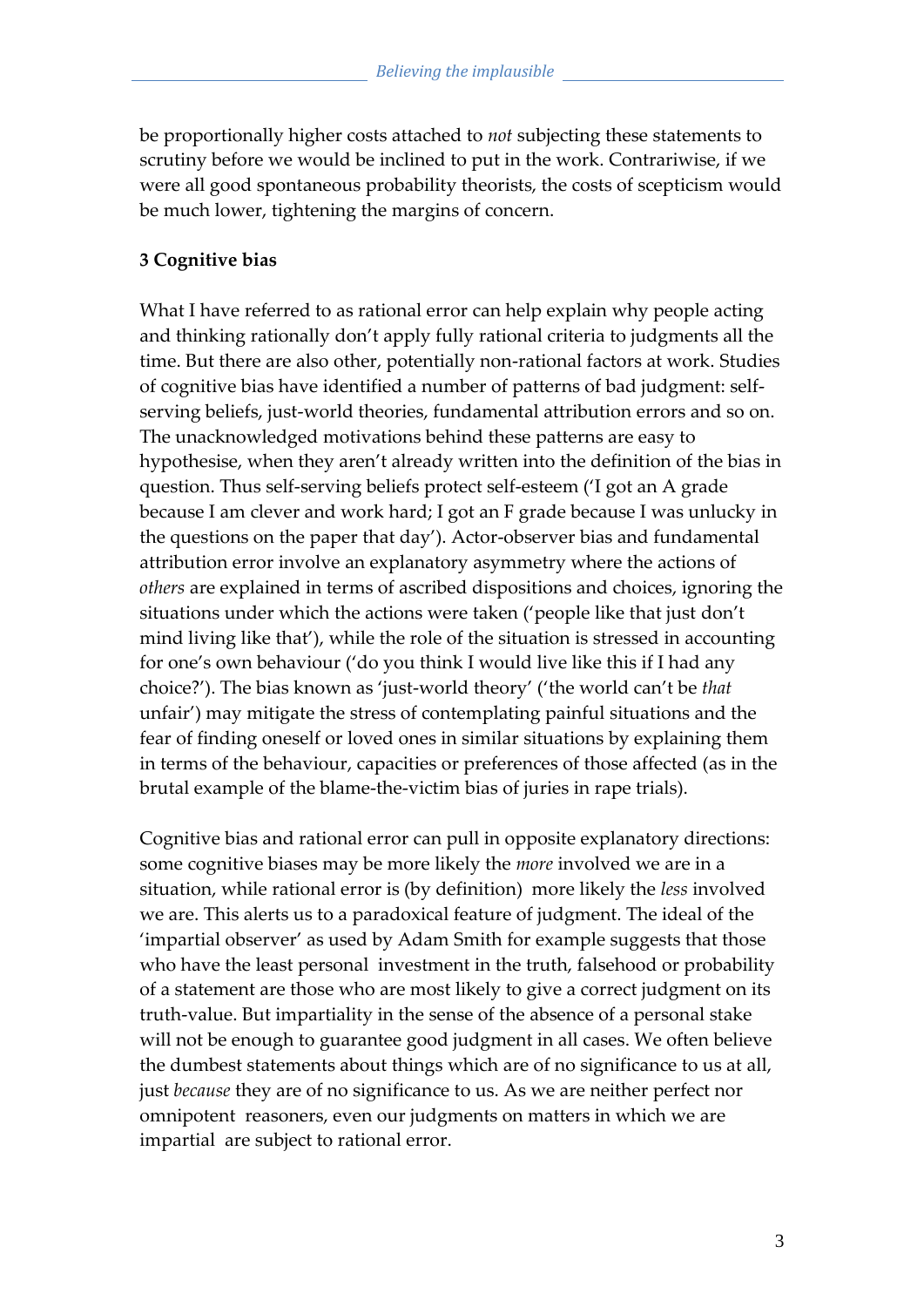#### **4 Socially situated error**

So we have two lines of explanation for why people often assent to, or fail to dissent from, dumb propositions: rational error and cognitive bias. Note that neither of these lines of explanation appeals to notions such as ideology, false consciousness, deliberate misinformation or any kind of social brainwashing. Phenomena of that type may (or may not) have a big influence on the things that people believe or go along with. But they aren't our concern here, where we want to look at how people come to assent to dumb statements through what we can think of as the normal, universal processes of judging factual statements which humans are generally equipped for. (Some would say that the appeal to universality here is itself ideological.)

Nonetheless rational error and cognitive bias share with theories of ideology the fact that they associate incorrect judgment with social situations. For example, the self-esteem which an individual seeks to protect through selfserving beliefs or actor –observer bias is inherently socially situated, so the effects of bias on particular judgments can be expected to vary- at a statistical level of analysis, I stress- between individuals in different situations and also to show some similarities between individuals in similar situations. Likewise, whether it is rational to assent to an implausible statement depends on the relative costs of assent and of scepticism to the individual concerned, and as noted above, these will vary with, amongst other things, the importance of the content of the statement to that (socially situated) individual. Thus rational error is no less socially situated than cognitive bias. We may all have propensities to both, but their effects – including the type of statements that we will subject to stringent scrutiny or let go – are likely to vary in nonrandom ways with individuals' social situation.

Another potential area of overlap with theories of ideology is that socially situated error may have *causal* effects. This can arise for example if a majority of individuals shared certain biases or thresholds of concern with regard to certain types of statement: the very widespread acceptance of various forms of pseudo-scientific racism in the late 19th and early 20th century is a privileged example.

The key difference with theories of ideology lies in the account of the origins of error. Theories of ideology tend to hold that false beliefs are functional for ruling classes or élite groups and that this functionality somehow explains their hold on those who are *not* members of the ruling class or élites. The function of ideology is to prevent subordinates recognising their real interests. A theory of socially situated error makes no functionalist assumptions, nor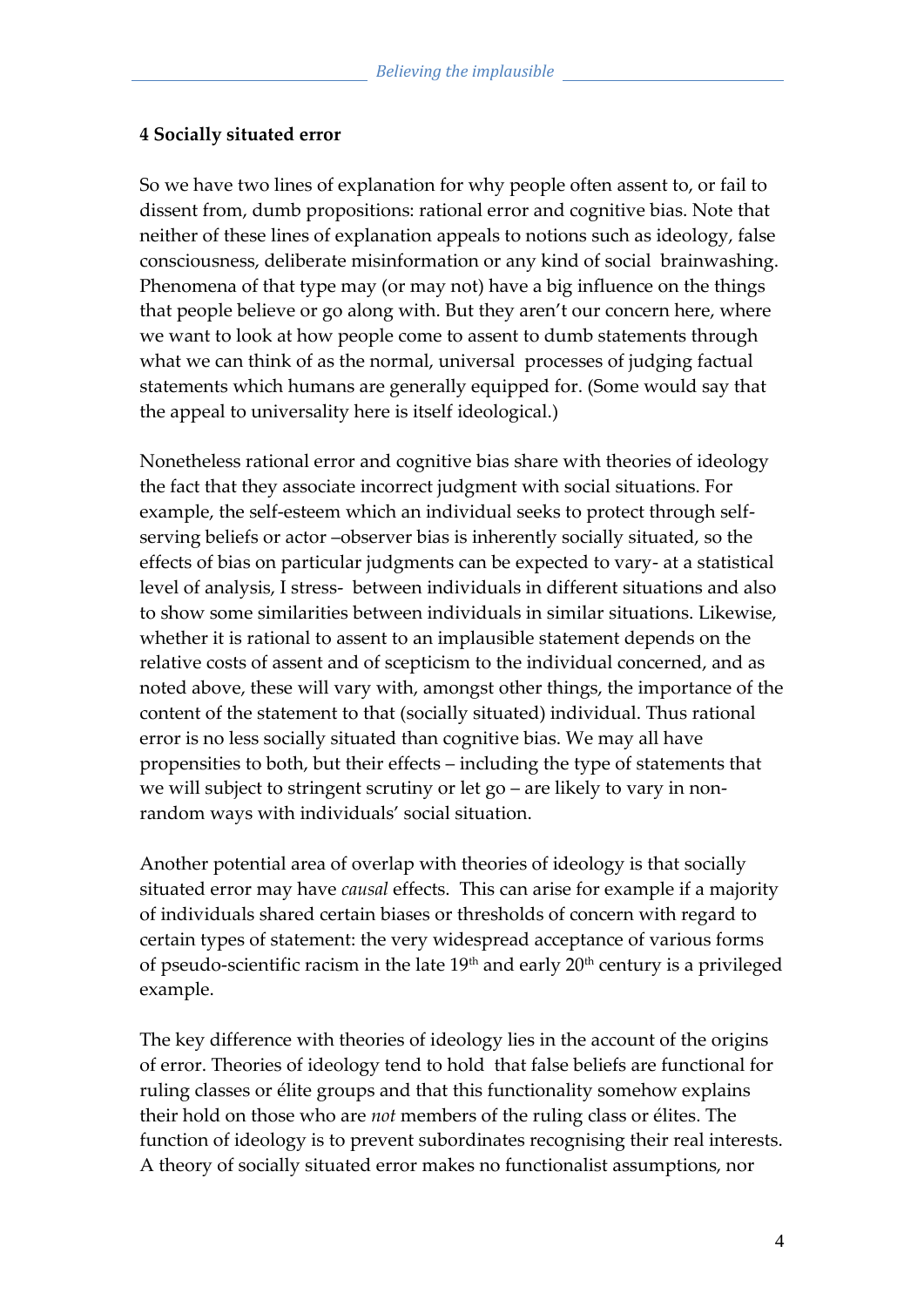does it introduce the philosophically dubious notion of 'real' interests. Nonetheless, while it is not functionalist, it does help explain how defective judgment can be 'functional' in the strictly negative sense that when the costs of holding to false beliefs rise for individuals, those beliefs will become increasingly *dysfunctional* for them and should therefore become more open to challenge.

#### **5 The inescapability of theory**

Consideration of ideology brings us to a third line of explanation for error: the inescapability of theory. Beliefs entail beliefs: nothing that we believe stands in complete isolation from other beliefs we may hold, and many things are implicitly linked to whole sets of other beliefs. Everyone is a spontaneous theorist trying to maintain coherent relationships between their various beliefs, or at least trying to avoid incoherence becoming a problem.

The rational way to deal with incoherence, for example when a new fact disturbs existing patterns of belief, is to revise beliefs, or so we like to think: but revising beliefs is costly, and may therefore be *irrational*. Ways of avoiding large scale belief revision include dismissal of awkward facts; compartmentalisation, that is failing to follow through the entailments of statements; and forgetfulness, as when people persistently return to errors which they have previously been led to recognise as errors. For current purposes, spontaneous theorisation can help explain some cases where people assent to dumb statements: this is more likely when the statements in question, dumb as they are, don't entail major revision of other beliefs *or* when they can be seen to be implied by other beliefs.

We can see that the idea here is somewhat broader than that of ideology, but it shares with that concept a stress on the interconnectedness of beliefs. We tend to think of ideologies as structured and relatively coherent, if mistaken, sets of beliefs. The idea of socially situated error we are advancing here is far less committed to structure and coherence but does ascribe a role to relations of entailment between beliefs in generating and, no less importantly, permitting error.

Ideology is sometimes held to be collective rather than an individual phenomenon. Like many others, I have difficulty making sense of this idea. Socially situated error has a collective aspect insofar as bad judgment on some matters is likely to vary systematically according to people's social situation. Moreover, error is likely to be self-reinforcing once it is widespread enough within a reasonably coherent social group, as we are less likely to challenge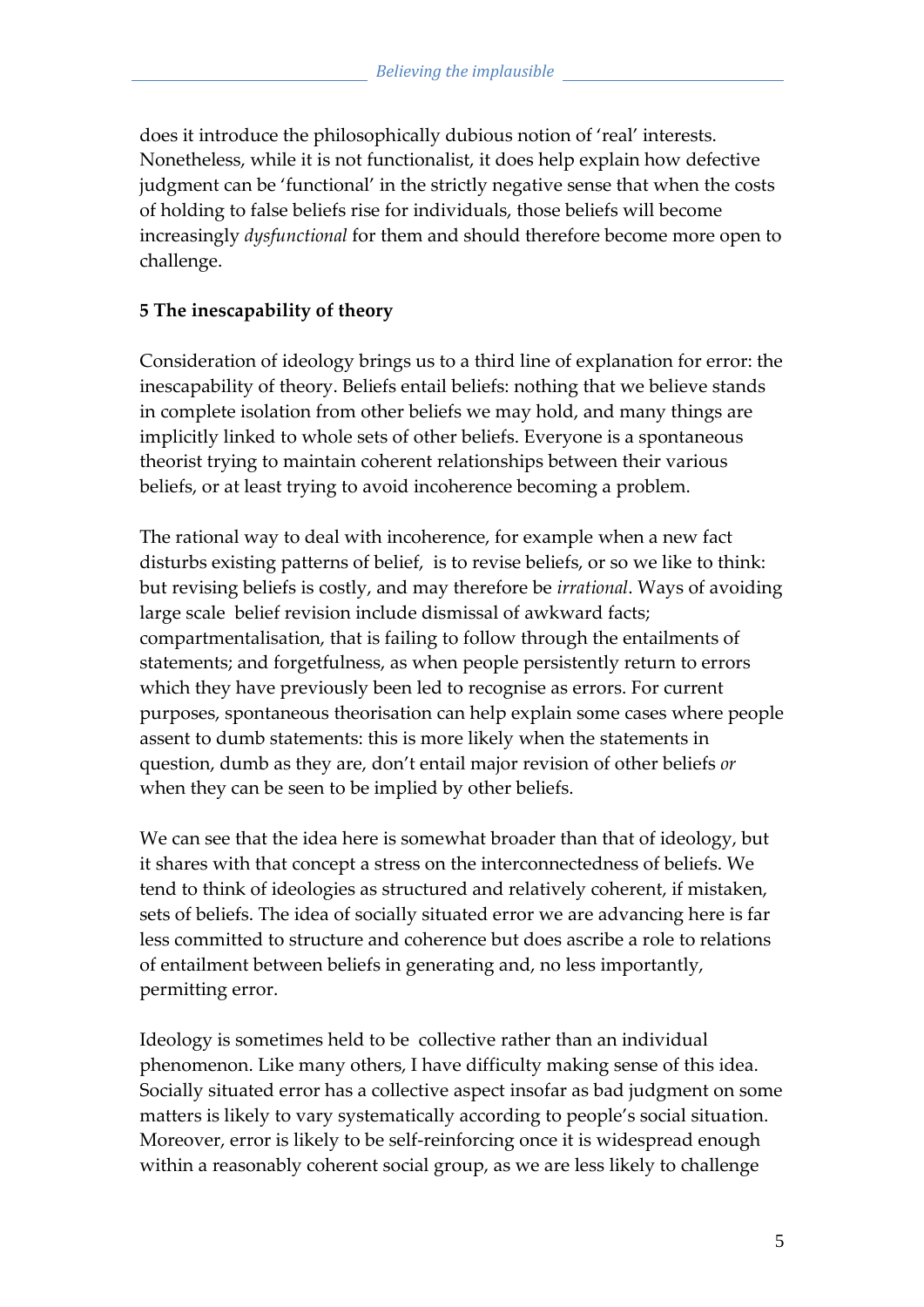error when it is widely shared among people we know (the costs will often be higher, amongst other things).Thus we can get from the individual to the collective without invoking a notion of the collective as anything other than the result of individual, socially situated error.

Moving from the individual to the collective in this way means that interactions between individuals come to play an explanatory role. When error is widespread, the explanation can be expected to involve not just the individual factors which explain error in each individual case but the ways in which each individual judgment takes account of what the individual believes about the beliefs of those with whom he is in socially involved. (Economists will recognise that this raises issues for formal modelling.)

If we put these three lines of explanation for error together<sup>i</sup>, we can see that all we are appealing to is some very basic, even banal psychology- analogous to the 'folk psychology' which economists use. Humans have certain cognitive capacities, but they aren't perfect; they prefer to expend less effort on things which are of less importance to them; they have interests which affect their judgment; they are theorists in the sense that one of their (imperfect) cognitive capacities is the ability to generalise and follow logical entailments; and they take account of what they believe others believe in forming judgments.

#### **6 Spontaneous social theory**

Social and economic inequality are fertile areas for our dispositions to biased judgment to flourish, as any background theories we hold about how inequality arises are likely to have implications for ourselves. For example, self-serving motivations may encourage us to believe that whatever our earnings, they are certainly no *more* than the appropriate rate for our own combination of talent and effort. This bias in favour of the justice of the rewards we receive can still function even if people think that the distribution of rewards in our society is very unjust. A middle class professional may well deplore the fact that he is paid five times as much as a domestic cleaner, while continuing to believe that *his* salary results from his talent and effort. (See how he reacts if you agree with him on the injustice of the cleaner's situation and go on to add 'and of course it's even more unjust that you're paid so much when you aren't even that smart or hard-working'.) While we may not believe that rewards are always or even usually scaled to contribution, if we want to believe that our own rewards are the results of our own efforts and talents, we are committed to some kind of background theory about the relationship between rewards, talents and efforts, however vague that theory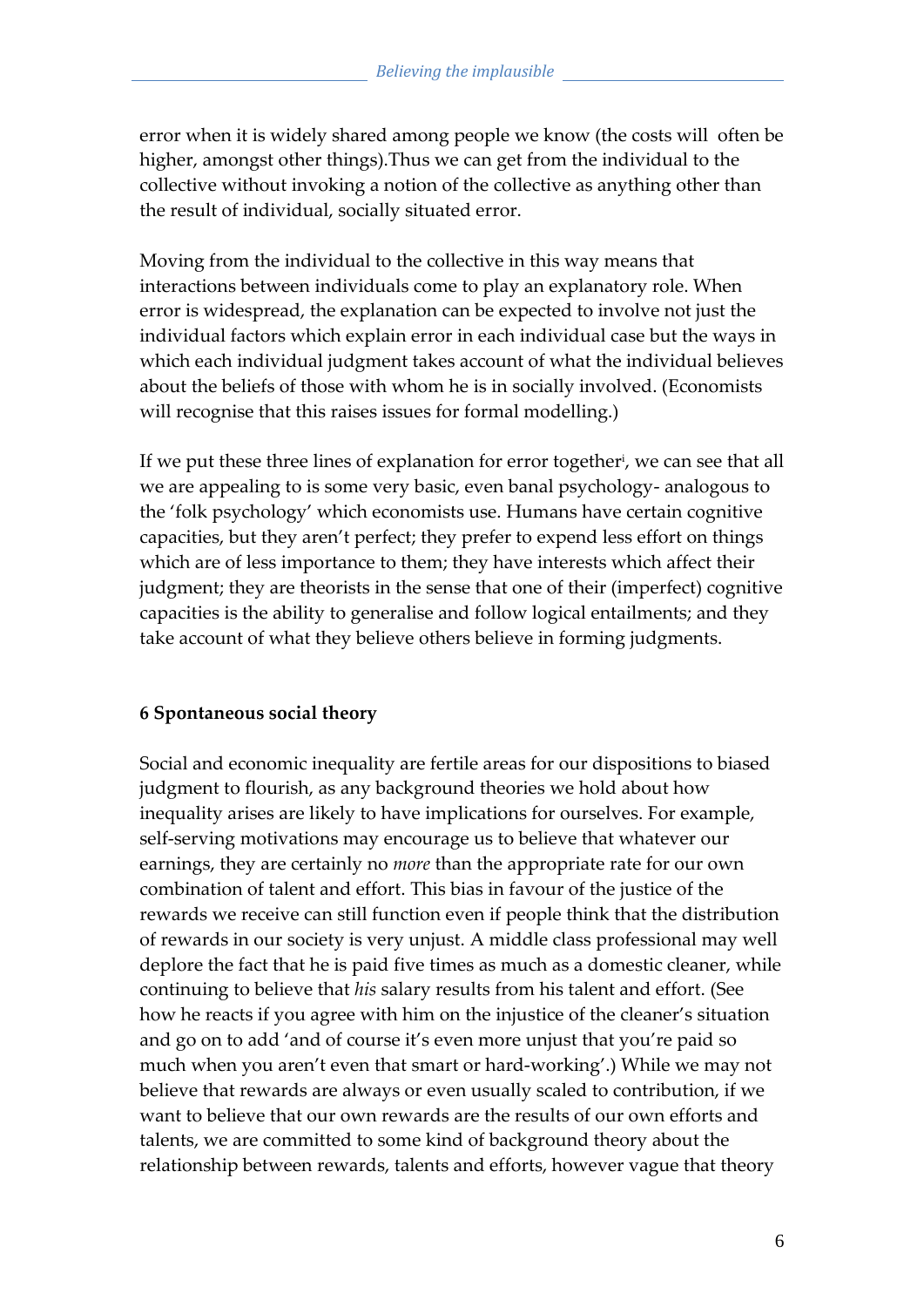might be: the vaguer the better, perhaps. Note that while such a theory has normative implications, it is not itself a normative theory.

It doesn't take much reflection to see that generalising from our own far from perfect judgments about the relationship between our *own* capacities and our *own* economic rewards to a general theory of social inequality is unlikely to result in a good theory. This doesn't really matter to us, as most of us are not reflective theorists most of the time. We are spontaneous social theorists, not out of choice but because most beliefs tend to have at least some logical entailments which even at our most unreflective it is difficult to evade. Unless we are already inclined to (or paid to) reflect on such matters, even blatantly implausible statements which fit in well with spontaneous social theories influenced by unreflective biases may well get under our radar without challenge.

That may not be particularly important to us as individuals: why should we care if we have a few not very deeply- held beliefs which are a bit dumb, as long as they aren't about things that are important in our lives? Aren't we just in the same position as the character in Donald Barthelme's story who went through life thinking that the mark of Zorro was an 'N'? But as we indicated above, it may be important *socially* if a lot of other people have similar propensities to similar sorts of error about similar subjects, because that can create an environment in which certain types of dumb statement become widely accepted, and widespread acceptance of dumb statements can have causal effects.

#### **7 The infant mother**

A few years ago it was widely reported in the United States that 'three-year old children from professional families used a wider vocabulary than parents receiving welfare.' This claim appeared in a couple of speeches by members of the Bush administration and travelled far and wide, and still crops up today, as can be seen from the quotations at the start of this note.

To anyone who has ever met a three year old from a professional family, this would be a truly alarming statement. At least it would be if the statement got under their cognitive radar without attracting suspicion. Alternatively, people might decide to do some basic checking. Five minutes of Googling would lead them to a note by the linguist Geoff Nunberg showing that the study cited, by Hart and Risley, said nothing remotely similar to what had been claimed.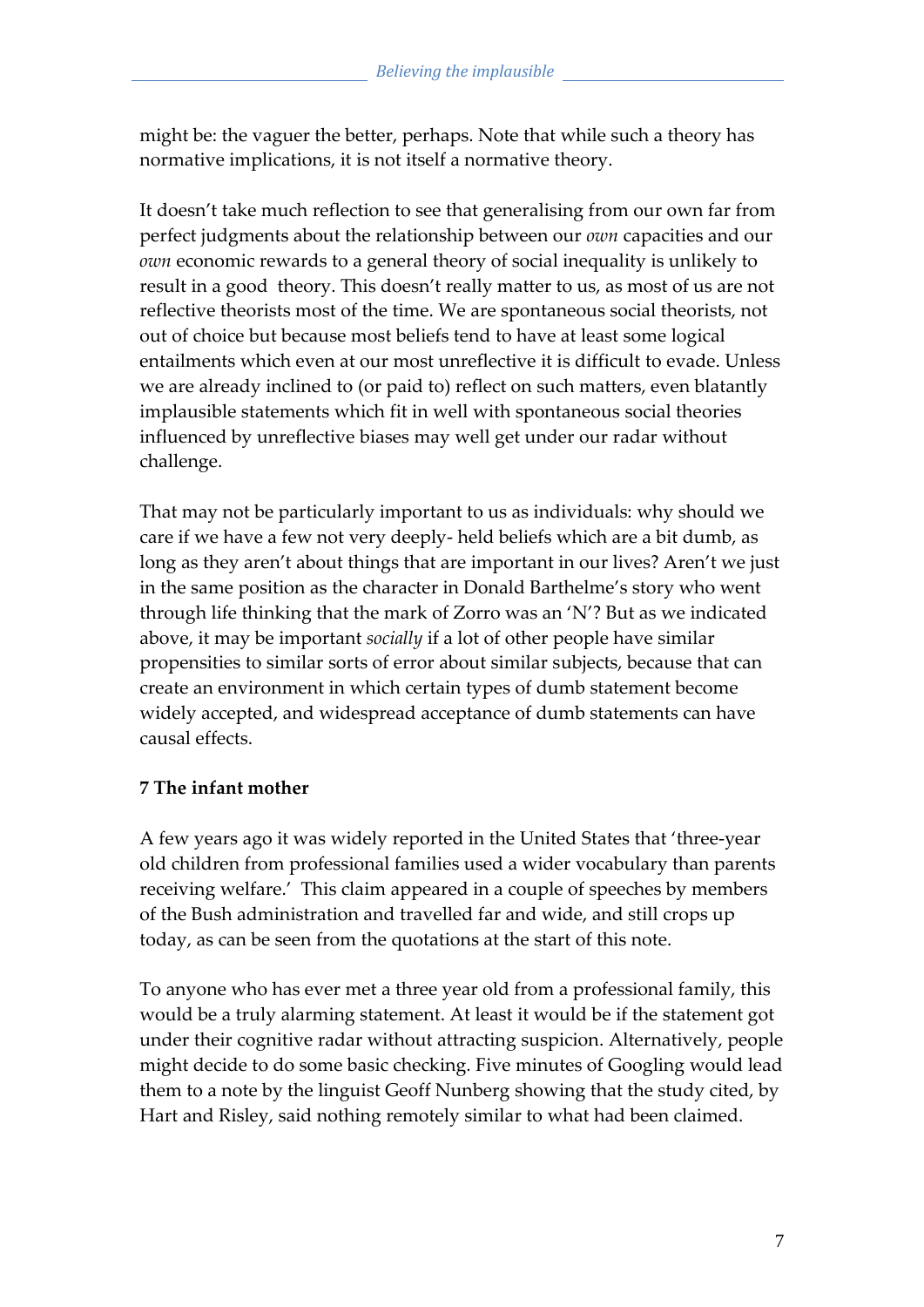Maybe you've guessed it already: what that study showed (amongst other important things) was that toddlers from professional families used a wider vocabulary in talking to their mothers than mothers from welfare families used *in talking to their toddlers*. The study didn't look at the everyday working vocabulary of the mothers: it was solely concerned with the mother-child interaction. The mothers in the study, whether professional or on welfare, didn't attempt to use their full vocabularies in talking to their toddlers. Presumably they recognised, like most reasonable adults, that the laudable principle of not talking down to kids has certain practical limits.

Geoff Nunberg concluded 'I can't hear this sort of thing without being reminded that the word infant comes from a Latin word that means "not having the power of speech." In that sense, the claim that welfare mothers have thousand-word vocabularies is infantilizing in the literal sense of the term. It suggests that the mothers don't actually have enough language to be able to make sense of the world they live in. And from there it follows that these women simply aren't in a position to articulate their needs or make reasoned judgments about their lives -- that they literally can't speak for themselves.'

The claimed equivalence in vocabulary between mothers on welfare and middle class three-year olds was nonsense, and pretty obvious nonsense at that, but that didn't stop it getting into circulation on both sides of the Atlantic. The question is why people were prepared to believe and repeat the claim that a large section of the adult population of the U.S. had the linguistic competence of toddlers, while for others the claim was so obviously ridiculous (see the last of the quotations at the head of this paper). And that brings us back to the propensity for error in thinking about social inequality.

#### **8 Some hypotheses**

As a line of explanation of the fact that this idiotic proposition got under the cognitive radar of people who ought to know better, I would hypothesise that many people are motivated *not* to put a lot of effort into querying statements that (1) support the view that differences in social and economic status arise primarily from differences in effort and in capacity, *as long as* those statements are (2) concerned with people who they don't know and (3) who are situated somewhere *below* their own economic and social level.

The basis for Condition (1) has already been explained (section 6) , and Condition (2) is obvious: the costs of assenting to false statements concerning (types of) people you know are likely to be much higher than if they concern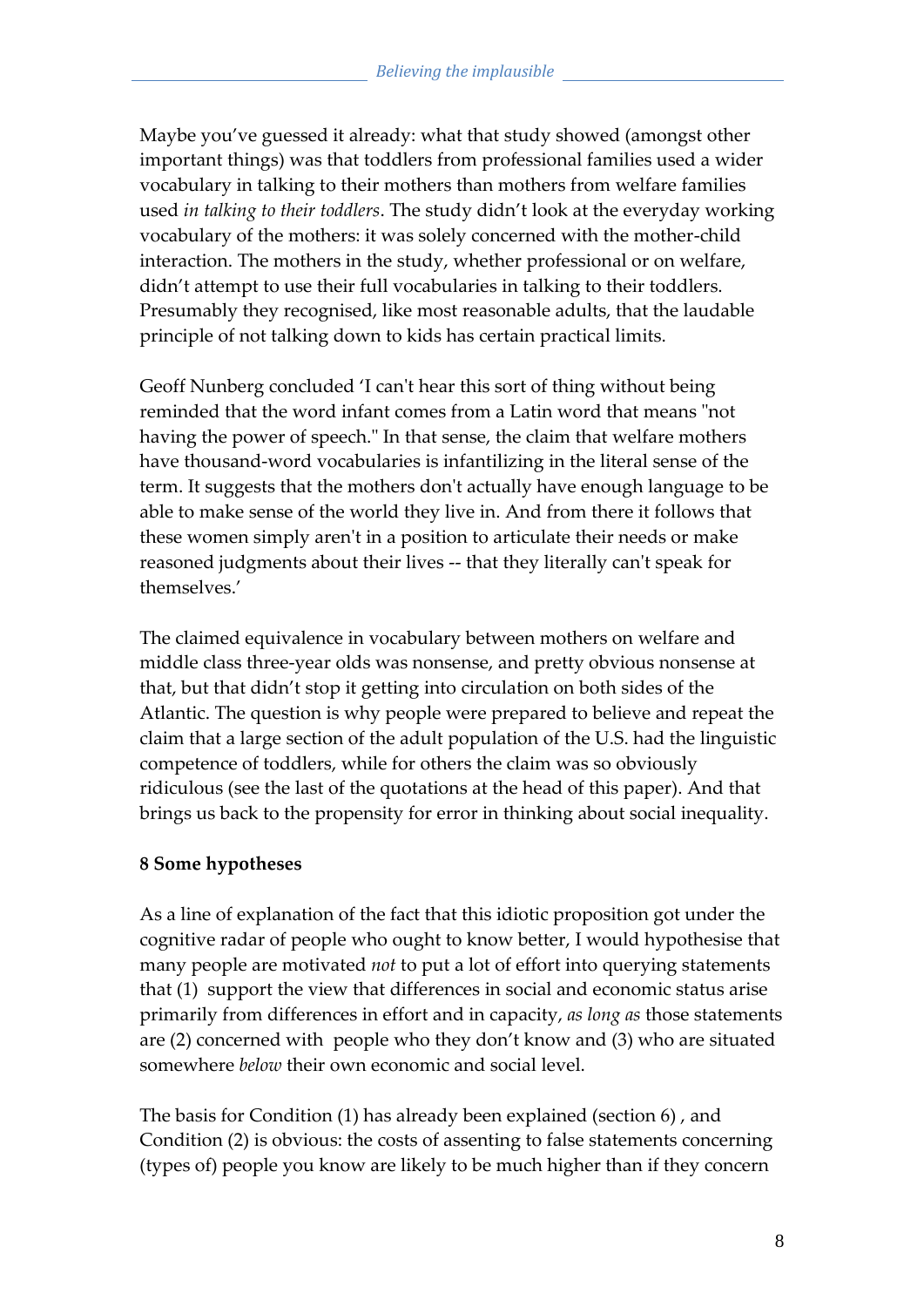the sort of people you are unlikely to know. Condition (3) arises from the perception that statements about those *above* one's own level engage different types of motivation than statements about those below one's level. Consider the statement 'Chief executives are paid so much more than managers because that's *exactly* how much smarter and harder working than managers they are'. Self-serving motivations may well incline managers to query statements of *this* type, asking about the role of luck, or irrelevant capacities (for sycophancy, say) or privilege. But there is no need to invoke cognitive bias to explain why managers would baulk at this statement: it's already a dumb statement, and all that is necessary is that people shouldn't be motivated *against* holding it up to scrutiny, as chief executives might be, for example.

Now nobody, probably, really believes that capacity and effort explains everything about social and economic inequality any more than anybody really believes they explain nothing. But when people are living in dire poverty- a situation which they are unlikely to have chosen, after allstatements that imply that their poverty is due to a basic lack of capacity may well fit in well enough with the spontaneous social theories of enough other people to gain an unthinking acceptance. And as the poverty of mothers on welfare in the United States is pretty extreme, statements positing an extreme lack of capacity, even going well beyond what is plausible to the point of ascribing infantile capacities to these mothers, may gain some credence even among those who morally deplore poverty.

We can easily see how this type of message might be ideologically useful to a particular administration, but the point I would like to stress is that where that kind of explicit motivation isn't present- and it certainly wasn't among all of those who retailed the myth of the infant mother- thinking about the sources of error can help us understand what's going on when smart people believe dumb statements. Rational error (weak grasp of probability combined with the costs of being wrong being low), cognitive bias ( just world theory and attribution error), and spontaneous social theory (the myth didn't challenge but rather supported wider beliefs about how society works) all played their role in this case, or so I suggest.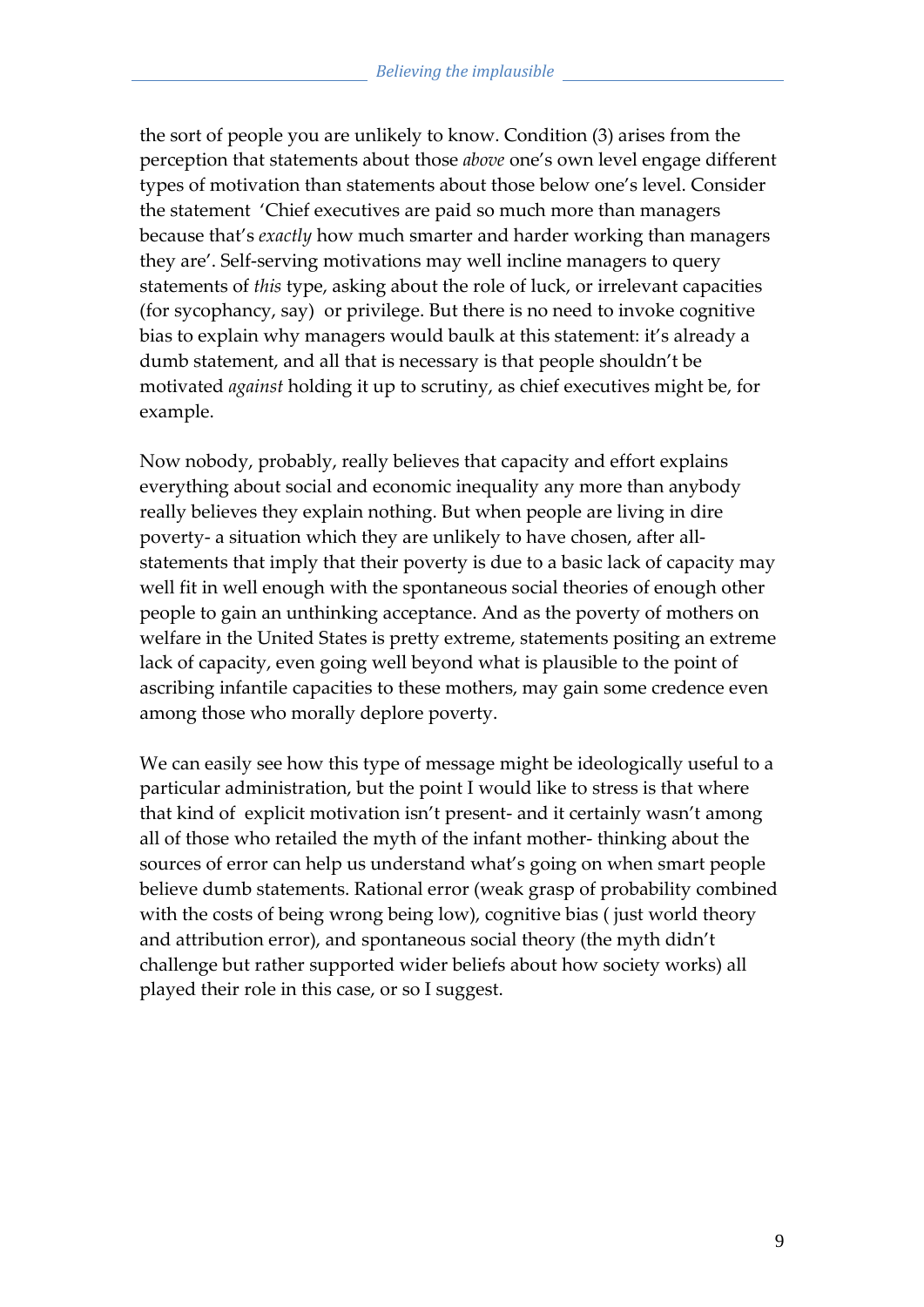#### **6. Conclusion**

Of course you may disagree. You may feel that the 'infant mother' statement isn't *so* implausible that we need to theorise about how people came to go along with it. And you'd have a point, or at least half a point, because plausibility is itself an inherently subjective concept, and if a lot of people don't see a statement as implausible, then it sounds reasonable to argue that it just *isn't* implausible. To which my reply is that while plausibility may be an inherently subjective concept, it is also inherently normative: it makes sense to say that people are mistaken in taking statements as plausible when they aren't, even when a great many people are doing so. It makes sense to say that they *should* have known better, that they should have been prepared to put more work in, that they should have been more impartial, been prepared to revise other beliefs if necessary and so on. Of course there is a judgment (mine) involved in saying that the statement is implausible, but if I'm wrong, it's because my judgment is defective, not because it's in some logical or semantic sense wrong to regard widely accepted statements as implausible.

I chose this example not just because it struck me as a spectacular instance of assent to the implausible but also because of the importance I ascribe to underlying spontaneous social theory in explaining that assent. The question raised for me by the 'infant mother' myth, and many other contemporary myths about poverty, is this: what kind of spontaneous social theory, however crude, is implied by assent to this kind of dumb statement? For the fact that the statement was not immediately seen as implausible by people who could be expected to know better is a *social* fact. It tells us something, I would argue, about how large numbers of people see the world we live in and the place of inequality in that world.

In this sense, some types of error are social phenomena, arising from the convergence of different individuals with propensities to error on particular false statements. And we should take this seriously, because when false statements are able to flourish, they can have causal impacts on the world in virtue of which they are, in fact, false.